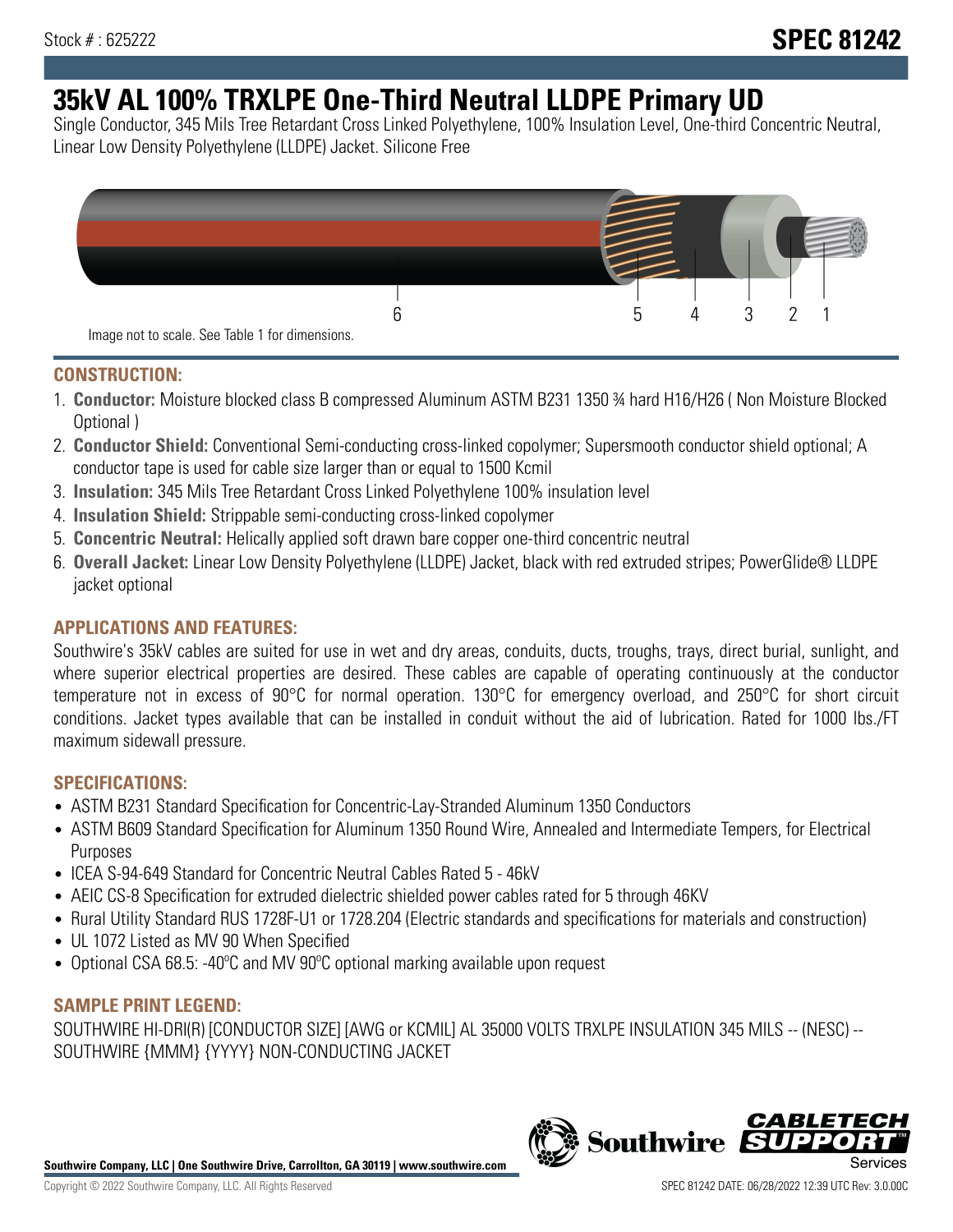# Stock # : 625222 **SPEC 81242**

#### **Table 1 – Weights and Measurements**

| Stock<br>Number | Cond<br>Size <sup>'</sup> | <b>Diameter</b><br><b>Over</b><br>Conductor | <b>Diameter</b><br>Over<br>Insulation | lnsul.<br><b>Thickness</b> | Diameter<br>Over<br>Insulation<br><b>Shield</b> | Concentric<br><b>Neutral</b> | Neutral DC<br>Resistance<br>$25^{\circ}$ C | Jacket<br><b>Thickness</b> | Approx.<br>OD | Approx.<br>Weight     | Min<br><b>Bending</b><br>Radius | Max Pull<br>Tension*' |
|-----------------|---------------------------|---------------------------------------------|---------------------------------------|----------------------------|-------------------------------------------------|------------------------------|--------------------------------------------|----------------------------|---------------|-----------------------|---------------------------------|-----------------------|
|                 | AWG/<br>Kcmil             | inch                                        | inch                                  | mil                        | inch                                            | No. x AWG                    | $\Omega$ /1000ft                           | mil                        | inch          | ID.<br><b>Y1000ft</b> | inch                            | I <sub>b</sub>        |
| 625222          | 500<br>(37)               | 0.789                                       | .525                                  | 345                        | .625                                            | 25x14                        | 0.104                                      | 80                         | .945          | 1837                  | 15                              | 3000                  |

All dimensions are nominal and subject to normal manufacturing tolerances

◊ Cable marked with this symbol is a standard stock item

\* Pulling tension based on pulling eye directly connected to conductor

! UL listed MV-90 Rated

^ HiDri Plus® - Water Blocking Powder

^^ HiDri Plus® - Water Blocking Powder. All Black Jacket

† 2/3 Concentric Neutral

§ HiDri Plus® - Water Blocking Powder. CSA Listed

## **Table 2 – Electrical and Engineering Data**

| Cond.<br>Size | 'DC<br>Resistance<br>@25°C | АC<br>Resistance<br>$\varpi$ 90°C | Capacitive<br>Reactance @<br>60Hz | Inductive<br>Reactance<br>@ 60Hz | <b>Charging</b><br>Current | <b>Dielectric</b><br>Loss | Zero<br>Sequence<br>Impedance* | <b>Positive</b><br>Sequence<br>Impedance <sup>+</sup> | Short<br>Circuit<br>Current <sup>@1</sup><br>30 Cycle | Allowable<br>Ampacity in<br>Duct 90°C1 | Allowable<br>Ampacity<br>Directly<br>Buried 90°C‡ |
|---------------|----------------------------|-----------------------------------|-----------------------------------|----------------------------------|----------------------------|---------------------------|--------------------------------|-------------------------------------------------------|-------------------------------------------------------|----------------------------------------|---------------------------------------------------|
| AWG/<br>Kcmil | $\Omega/1000$ ft           | $\Omega/1000$ ft                  | $M\Omega^*1000$ ft                | $\Omega/1000$ ft                 |                            | A/1000ft W/1000ft         | $\Omega/1000$ ft               | $\Omega$ /1000ft                                      | Amp                                                   | Amp                                    | Amp                                               |
| 500<br>(37)   | 0.0354                     | 0.045                             | 0.041                             | 0.041                            | 0.493                      | 2.989                     |                                | $0.151 + 0.046$ 0.048+ $0.040$                        | 9540.3                                                | 380                                    | 450                                               |

\* Calculations are based on three cables triplexed / concentric shield / Conductor temperature of 90°C / Shield temperature of 45°C / Earth resistivity of 100 ohmsmeter

† Ampacities are based on Figure 7 of ICEA P-117-734 (Single circuit trefoil, 100% load factor, 90°C conductor temperature, earth RHO 90, 36" burial depth)

‡ Ampacities are based on Figure 1 of ICEA P-117-734 (Single circuit trefoil, 100% load factor, 90°C conductor temperature, earth RHO 90, 36" burial depth)

#### **Table 3 – Weights and Measurements (Metric)**

| Stock<br>Number | Cond.<br>Size <sup>1</sup> | <b>Diameter</b><br>Over<br>Conductor | Diameter<br><b>Over</b><br>Insulation | Insul.<br><b>Thickness</b> | <b>Diameter</b><br>Over<br>Insulation<br><b>Shield</b> | Concentric<br>Neutral | Neutral DC<br>Resistance<br>$25^{\circ}$ C | <b>Jacket</b><br><b>Thickness</b> | Approx.<br>ОD | Approx.<br>Weight | Min<br>Bending | Max Pull<br>Tension* |
|-----------------|----------------------------|--------------------------------------|---------------------------------------|----------------------------|--------------------------------------------------------|-----------------------|--------------------------------------------|-----------------------------------|---------------|-------------------|----------------|----------------------|
|                 | AWG/<br>Kcmil              | mm                                   | mm                                    | mm                         | mm                                                     | No. x AWG             | $\Omega$ /km                               | mm                                | mm            | ka/km             | mm             | newton               |
| 625222          | 500<br>(37)                | 20.04                                | 38.73                                 | 8.76                       | 41.28                                                  | 25x14                 | 0.34                                       | 2.03                              | 49.40         | 2734              | 381.00         | 13350                |

All dimensions are nominal and subject to normal manufacturing tolerances

◊ Cable marked with this symbol is a standard stock item

\* Pulling tension based on pulling eye directly connected to conductor

! UL listed MV-90 Rated

^ HiDri Plus® - Water Blocking Powder

^^ HiDri Plus® - Water Blocking Powder. All Black Jacket

† 2/3 Concentric Neutral

§ HiDri Plus® - Water Blocking Powder. CSA Listed

# **Table 4 – Electrical and Engineering Data (Metric)**

| 500<br>(37) | 0.1161 | 0.15 | 0.0125 | 0.1345 | .617 | 9.8064 |  | $\vert$ 0.151+j0.046 0.048+j0.040 | 9540.3 | 380 | /ደሀ<br>ט∪+ |
|-------------|--------|------|--------|--------|------|--------|--|-----------------------------------|--------|-----|------------|
|-------------|--------|------|--------|--------|------|--------|--|-----------------------------------|--------|-----|------------|

\* Calculations are based on three cables triplexed / concentric shield / Conductor temperature of 90°C / Shield temperature of 45°C / Earth resistivity of 100 ohmsmeter



**Southwire** 

*CABLE*